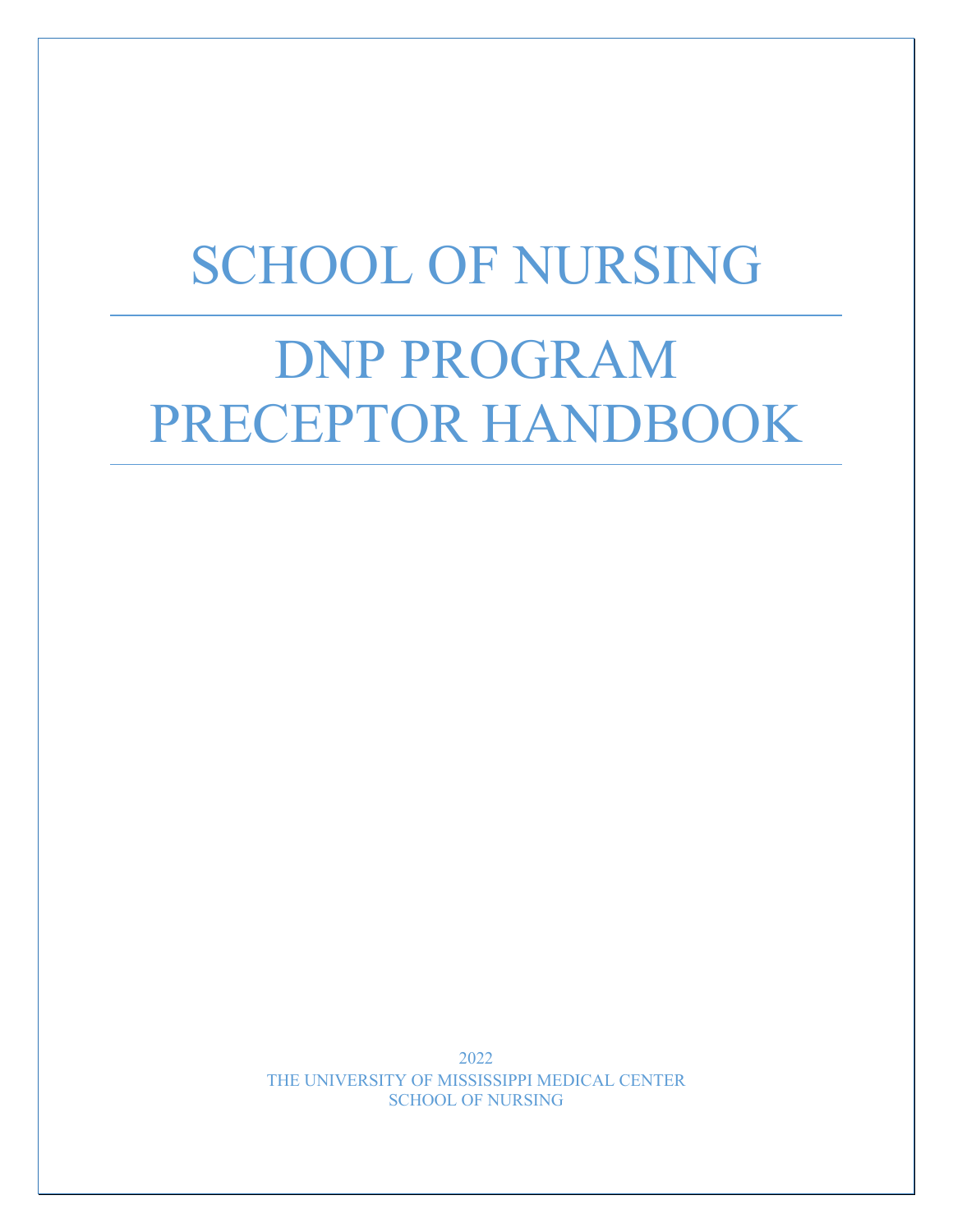#### **WELCOME PRECEPTORS!!**

Thank you so much for your willingness to serve as a preceptor for **Student Name** as part of the Residency experience for the DNP Program. Your time and efforts demonstrate your commitment to ongoing education for nurses and allow them to practice at the top of their role.

Student Name will work with you to establish learning objectives for the semester; they must be mutually agreeable, clearly stated and signed by you and the student. Your student is responsible for reporting hours on a monthly basis for tracking of clinical hours. In addition, at the end of the semester, both you and the student will be asked to complete an evaluation of the experience as well as validation of the student's learning outcomes. Again, this document will be signed by both of you. I am including the Residency or DNP 759 syllabus for your information as well as the required evaluation tools.

Please know that I am available at any point in this process; so do not hesitate to reach out to me with suggestions, questions, or any issues that arise in. Your time is invaluable; and I appreciate you giving it willingly to assist our DNP students. I will reach out to you along the way to assess progress, but feel free to contact me at any time on my cell 601-613-3916.

Thanks again for your ongoing collaboration with the School of Nursing.

## *Michelle*

Michelle Palokas, DNP, RN, CPN Associate Professor, DNP Program Director University of Mississippi Medical Center School of Nursing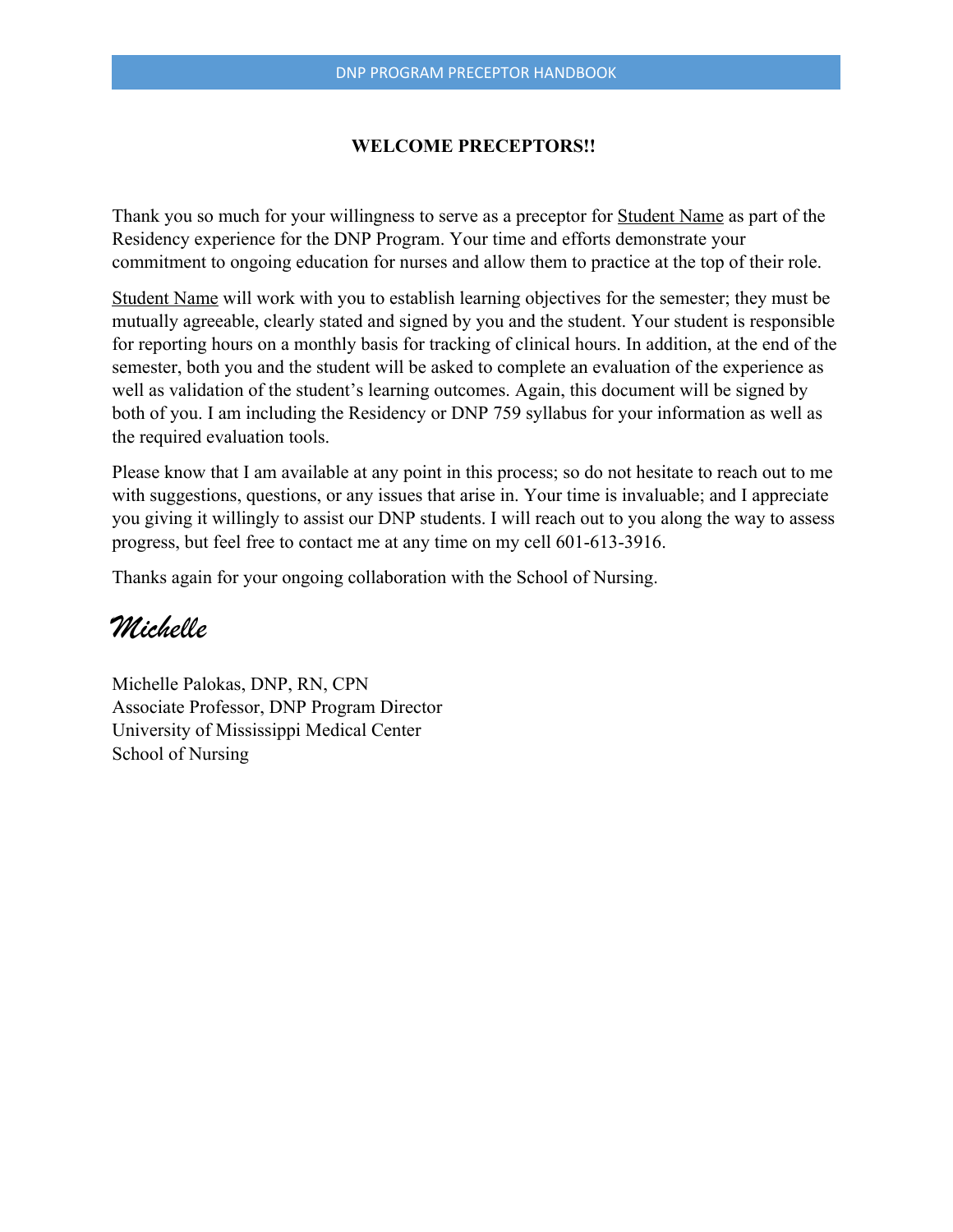## **Information about University of Mississippi Medical Center School of Nursing**

#### **Mission of the School of Nursing**

The mission of the School of Nursing at the University of Mississippi Medical Center is to develop nurse leaders and improve health within and beyond Mississippi through excellence in education, research, practice and service.

**University of Mississippi Medical Center School of Nursing Authority and Certification**  UMMC, School of Nursing operates under the legal authority of, and is fully accredited by, the Mississippi Institutions of Higher Learning, State Accreditation and CCNE.

#### **Purpose**

The purpose of the DNP program is to prepare advanced practice nurses at the highest professional level of nursing practice and to advance the application of nursing knowledge for the purpose of improving healthcare to diverse populations.

## **General Information about the Preceptorship**

## **Outcomes**

This DNP program is based on the American Association of Colleges of Nursing (AACN) *Essentials of Doctoral Education for Advanced Nursing Practice* and was approved by the Mississippi Institutions of Higher Learning for implementation fall 2009.

By the end of the program, the students will be able to:

- Develop and manage innovative health services to improve access, quality and health outcomes.
- Enhance the culture of safety in health systems through the application of information technologies and evidenced-based practice.
- Translate practice inquiry to improve health services delivery for diverse populations.
- Provide leadership for multidisciplinary teams through analysis of critical indicators and/or health systems to improve health status.
- Design culturally competent health services for vulnerable populations.
- Translate theoretical knowledge into practice to improve health outcomes.
- Examine, implement and evaluate the modification of evidenced-based health services, health systems and health policies.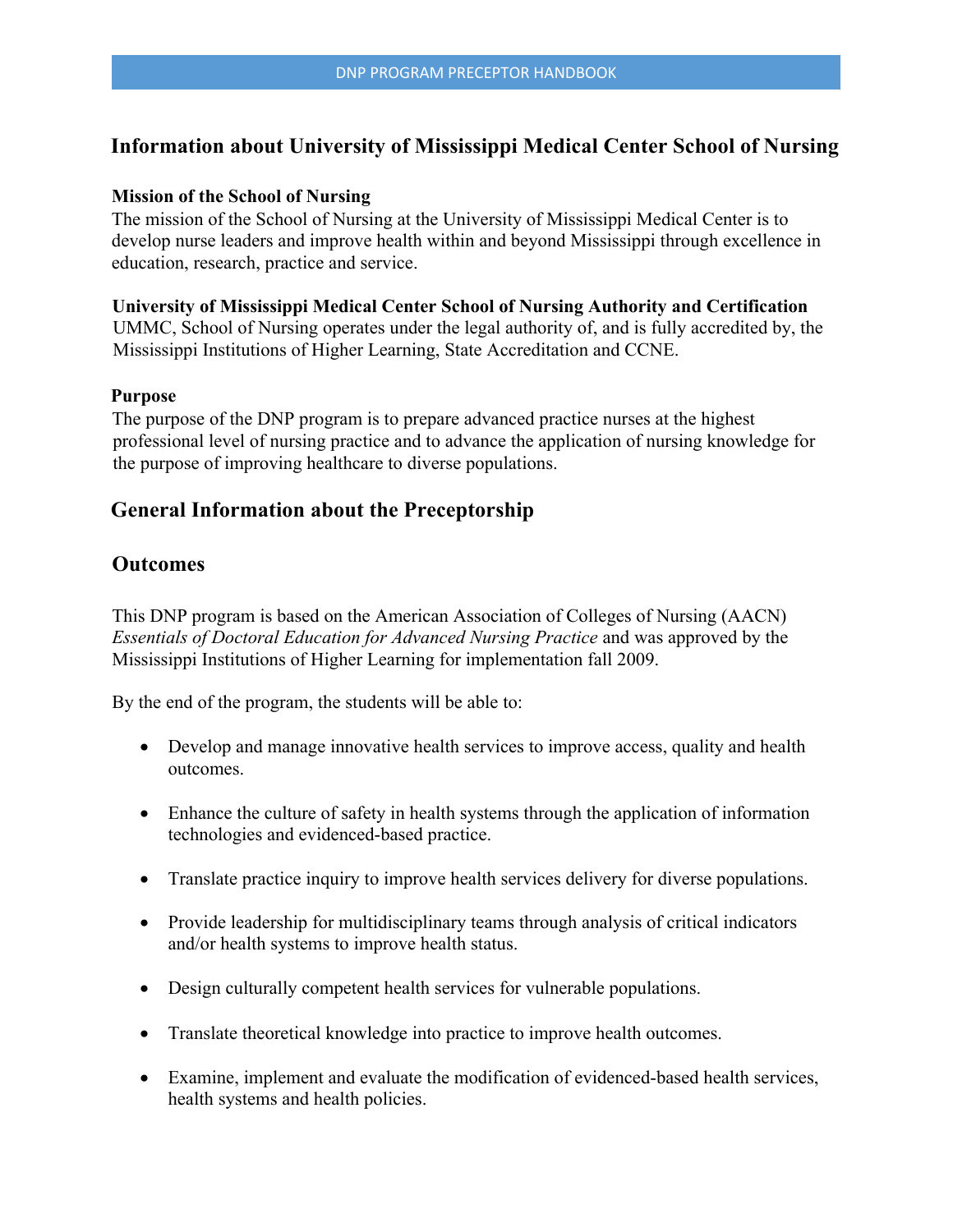• Develop and test new models of care that address the complex health needs of individuals, families and rural populations.

#### *What is a Preceptor?*

*"A preceptor is a person who teaches, counsels, inspires, serves as a role model and supports the growth and development of an individual (novice) for a fixed and limited amount of time with the specific purpose of socializing the novice into a new role"* (Morrow 1984).

#### *What is a Preceptor Experience?*

Being a preceptor means establishing a one-to-one relationship between a clinically-skilled individual and a novice (Ferguson, 1996) – in this case, in advanced nursing practice. The most important characteristic of a preceptor is the willingness to share knowledge and skills and to allow someone to experience nursing through the eyes and mind of the preceptor. The preceptor challenges, guides, directs and supports the student. Fundamental to the process is the preceptor's willingness to share professional values, beliefs and skills while incorporating professional standards of practice. For the purposes of this clinical course, a DNP preceptor may also collaborate with a content expert and oversee the clinical residency for students. In such cases, the content expert and preceptor will work collaboratively on the learning contract, evaluations, etc.

#### *What are characteristics of a Good Preceptor?*

- a. Defines expectations
- b. Discusses practical applications for the learner's knowledge and skills
- c. Explains important nursing information clearly
- d. Answers questions and makes difficult concepts understandable for the student
- e. Demonstrates patience, understanding and, support
- f. Provides competent, safe, quality care to patients or sets the standard for some
- g. Is respected by peers and colleagues
- h. Is knowledgeable of standards of care
- i. Has the willingness and ability to explain rationales for clinical reasoning
- j. Remains accessible to the student, while encouraging independence
- k. Facilitates students' reasoning and problem-solving skills
- l. Demonstrates a genuine interest in the student and the students' learning
- m. Is able to provide constructive criticism and feedback
- n. Demonstrates an enthusiastic demeanor for nursing
- o. Serves as a good listener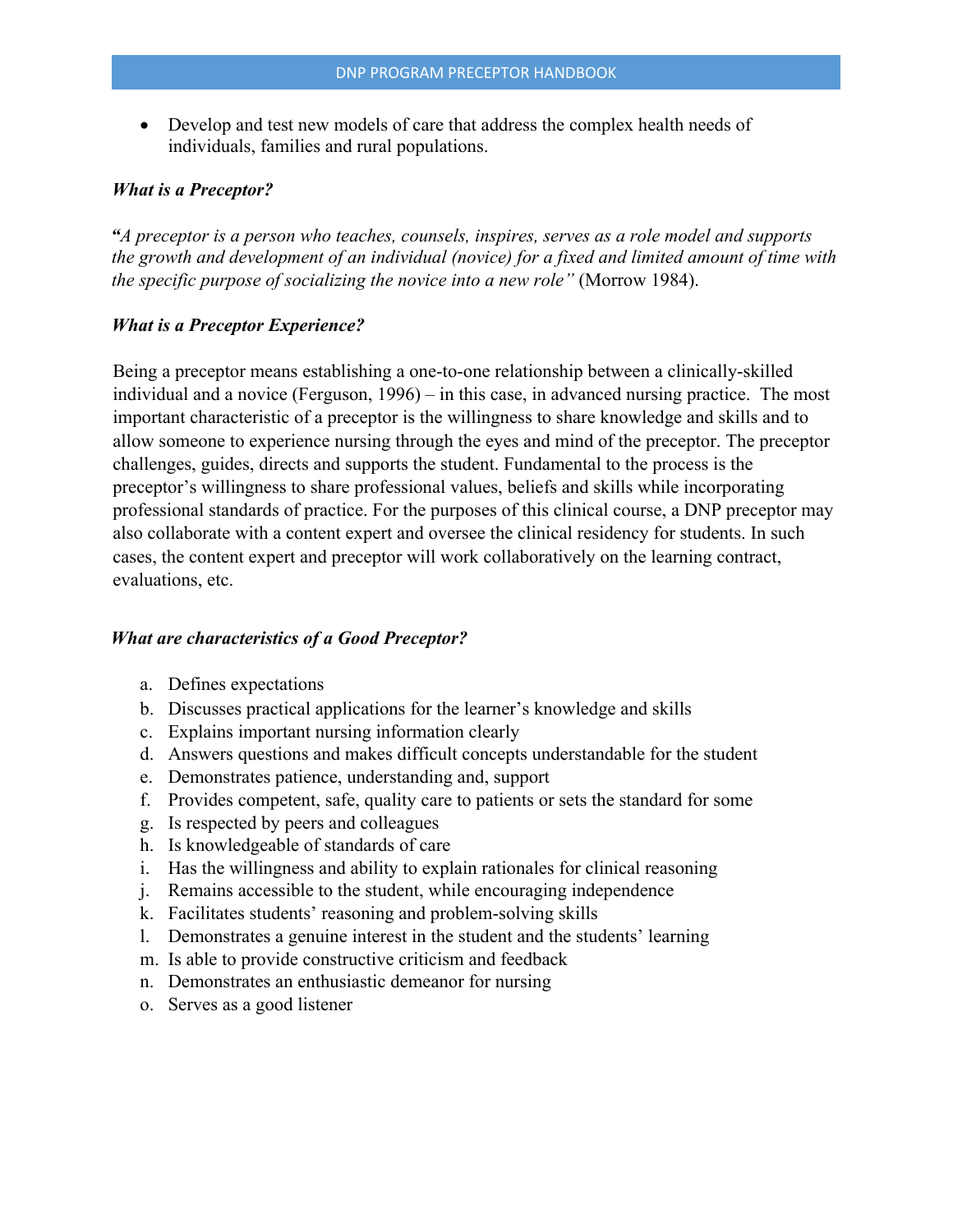#### **Faculty Presence**

The DNP Program Director may make scheduled visits with you; however, you may call upon that faculty member at any time that you have questions or concerns to address. The faculty, preceptor and student are all responsible to assure that the lines of communication are open at all times.

#### **Concerns or Issues**

In the extremely rare event that potential issues arise, UMMC School of Nursing has policies in place. The clinical faculty member will deal with such situations immediately when informed by the preceptor.

#### **Evaluation**

#### *Student Evaluation by Preceptor*

One very important area that the preceptor will be involved in is the evaluation of the student. When a student's performance needs to be corrected or improved, constructive feedback can create a learning opportunity. Constructive feedback is conveyed with supportive language and is intended to modify performance.

The purpose of providing feedback is to provide the student with specific observations and suggestions for improving performance. The provision of specific, timely and objective feedback is very beneficial to the learning of the student and can assist in the student's growth as a clinician. At the end of the semester, a formal evaluation provides feedback to the student. All evaluations are completed online. An electronic link to the evaluation will be provided to the preceptor at the end of the semester, via email.

#### *Student Evaluation of the Preceptor*

Toward the end of the clinical experience, the student will have the opportunity to evaluate the experience and complete a preceptor evaluation. In addition, the student will complete an evaluation of the clinical site. These evaluations are completed online.

#### **Preceptor Responsibilities**

- a. Collaborate and negotiate times, dates and appropriate experiences with the student.
- b. Review with the student, pertinent unit/agency policies, procedures and standards.
- c. Provide feedback and/or evaluation, balancing positive and constructive criticism comments.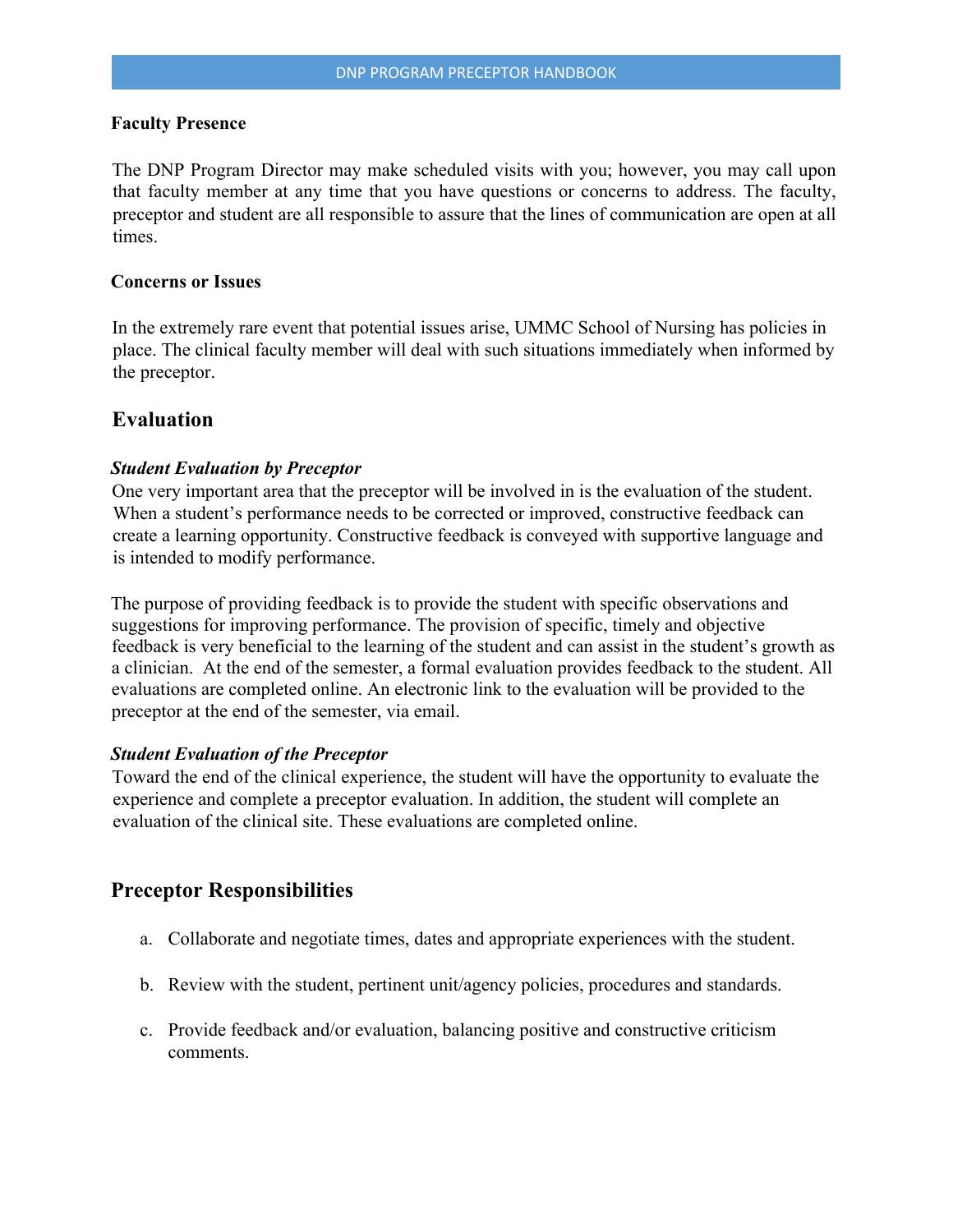- d. Document and report immediately to program director any unprofessional behavior or breach of contract by the student.
- e. Complete a preceptor experience evaluation.

## **Student Responsibilities**

In general, the role of the student is to provide the preceptor with objectives and learning goals, and identify a plan to meet these objectives and goals; to discuss outcomes of the experience with the preceptor; to achieve the clinical objectives at a satisfactory level; to accept accountability and responsibility for assignments; to be respectful in all interactions with patients and others; and to communicate with the course faculty.

Specifically, the student will:

- a. Ensure that the preceptor agreement form found at https://www.umc.edu/son/files/Preceptor%20Agreement%20form.pdf#Download%20the %20Preceptor%20Agreement%20form is completed and returned to faculty prior to beginning the clinical experience.
- b. Adhere to all clinical agency policies and procedures.
- c. Adhere to all University policies and procedures identified in the *Student Handbook*, ANA Standards of Practice and ANA Code of Ethics, within which the clinical experience is occurring. Failure to exhibit integrity, ethical conduct, professional standards or any violation of the responsibilities listed herewith may result in a failing grade and/or dismissal from the program and the University.
- d. Establish with the preceptor a schedule of experiences and provide it to the course faculty.
- e. Collaborate with the course faculty and the clinical preceptor, learning goals for this clinical experience.
- f. Maintain a log of activities and clinical experiences according to the course objectives.
- g. Comply with all health and other professional requirements of the clinical agency prior to the start of the clinical experience.
- h. Dress in a professional manner as required by the clinical agency.
- i. Maintain patient confidentiality.
- j. Conduct him/herself in the clinical setting in a manner that demonstrates safety, adherence to professional standards and that reflects positively upon UMMC.

A learning contract will be negotiated at the beginning of the semester. Objectives will be evaluated by the preceptor and student at the end of the semester.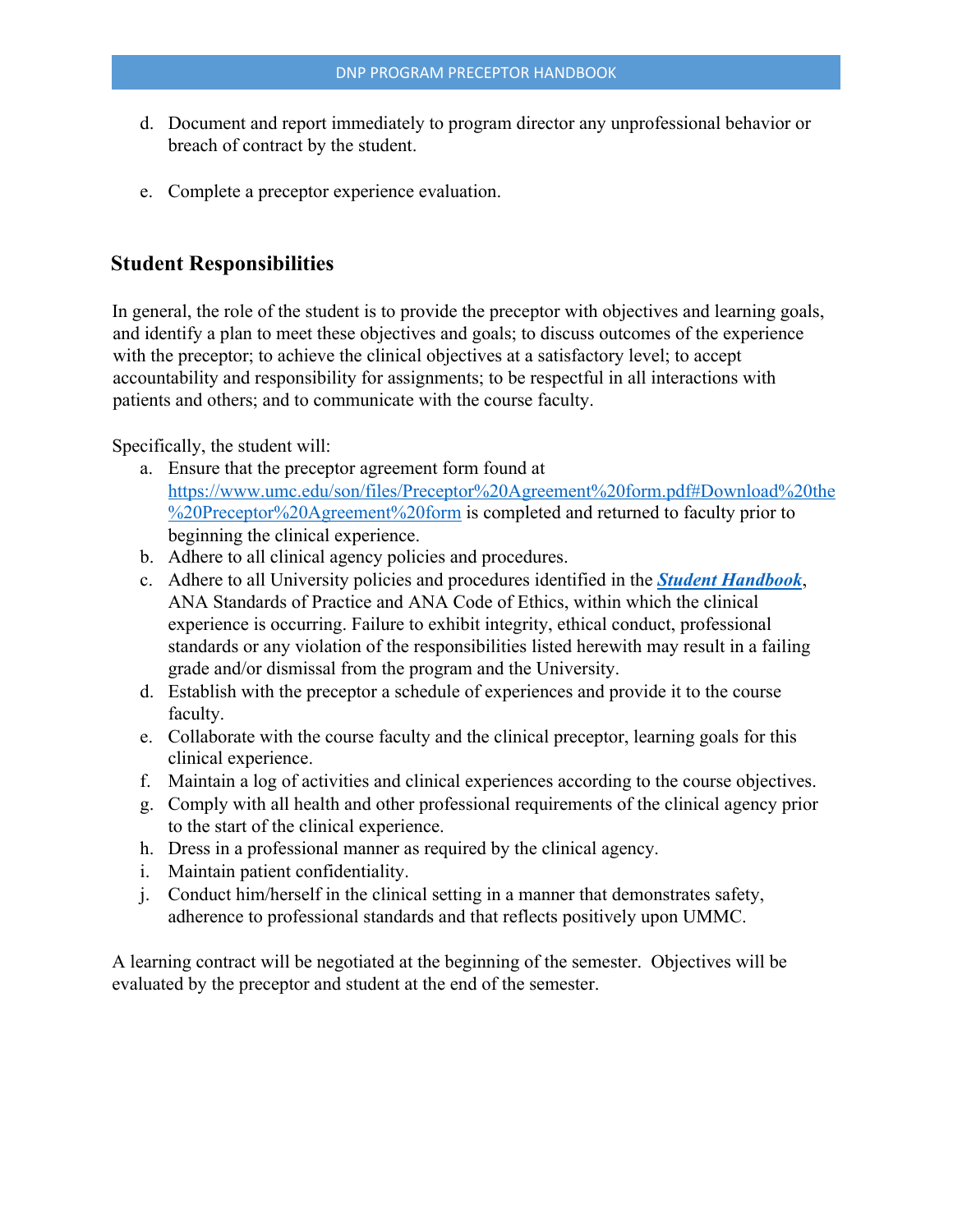## *Dress code policy*

When in the clinical areas for educational purposes such as conferences, pre-conferences, community assessment, etc. and not in uniform, students must be appropriately dressed (refer to dress code for school-related activities in appendix L of the *Student Handbook* for details) and wear the approved school lab coat with the official school patch on the upper left sleeve, if applicable.

Medical Center policy requires that all employees and students wear their identification badges at all times while on campus and in any other facilities which are operated by the Medical Center, or in which the student is engaged in clinical experience. The badge should be worn with the name and photo clearly visible on the front, upper torso affixed to a collar, pocket, lapel, or displayed on a short break-away neck strap close to the face. Only professional pins, department logo pins or service pins may be placed on the badge. However, they should not obscure the name, photo, title or ID number.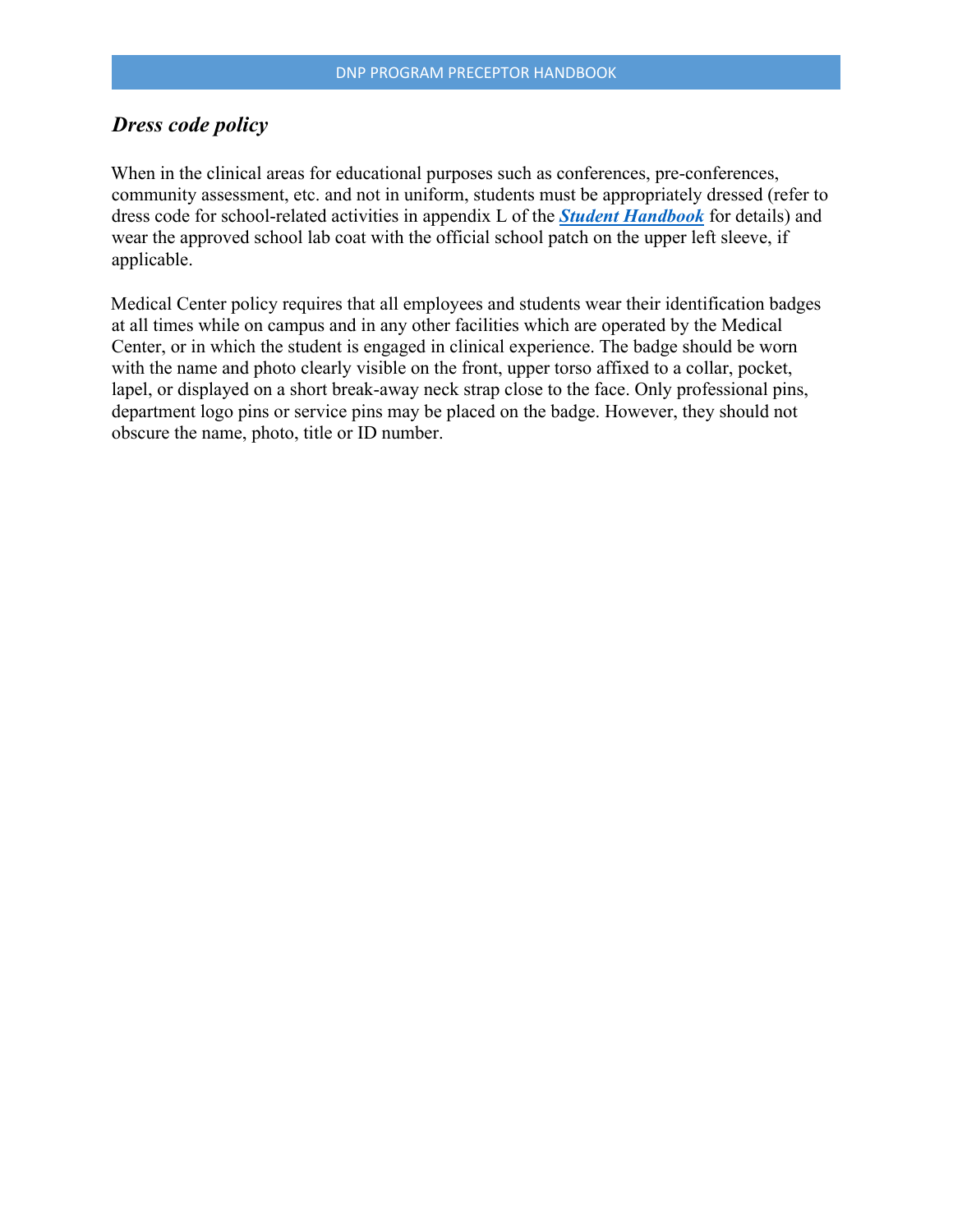## **References**

Ferguson, L. (1996). Preceptor's needs for faculty support. *Journal of Nursing Staff Development, 12*(2), 73-80.

Morrow, K. L. (1984). *Preceptorships in nursing staff development*. Aspen Systems Corporation.

The Essentials of Doctoral Education for Advanced Nursing Practice. (2006). *American Association of College of Nursing, Washington, D.C.*

The University of Mississippi Medical Center Bulletin

The University of Mississippi Medical Center School of Nursing Faculty Handbook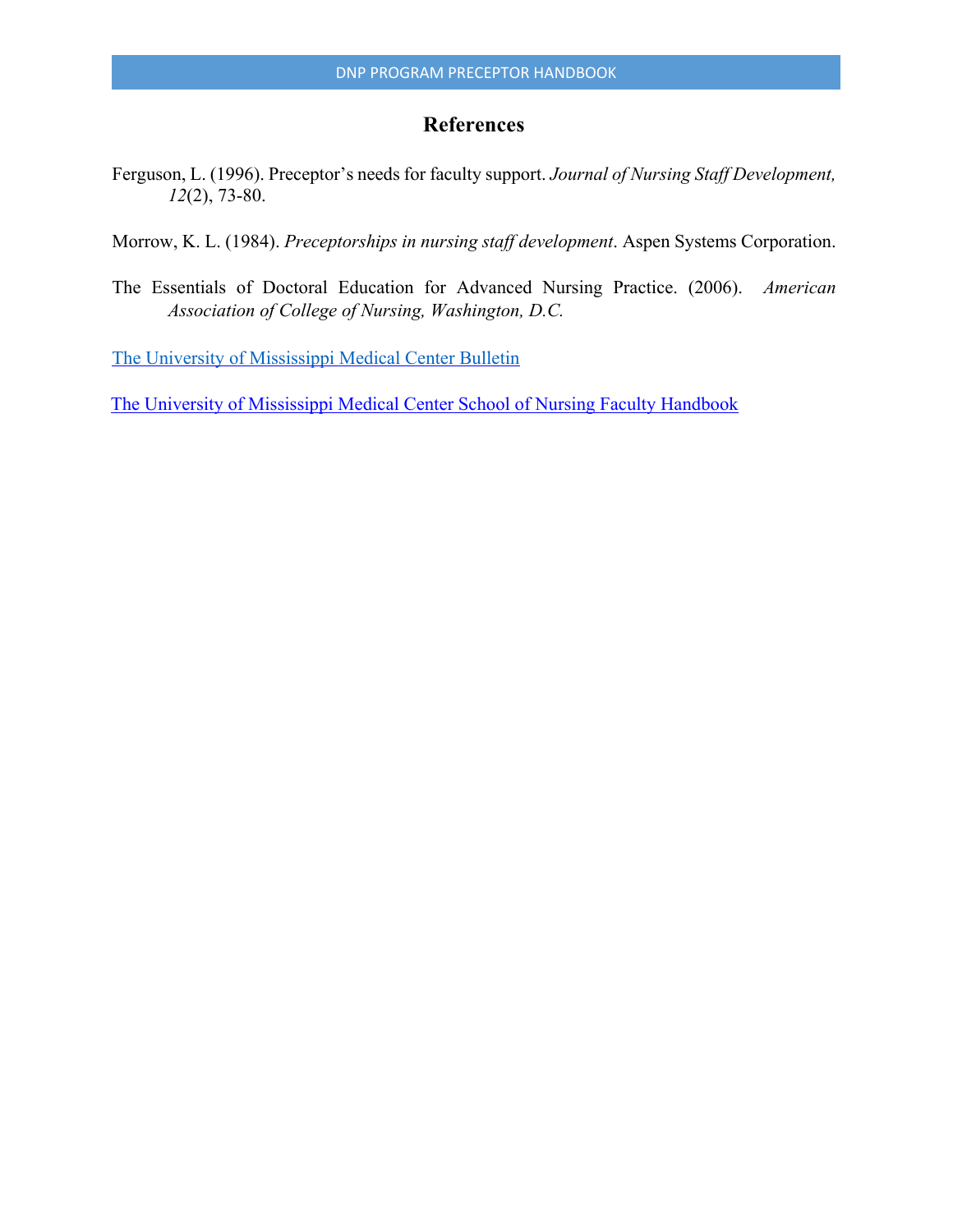#### University of Mississippi Medical Center School of Nursing

#### DNP 759 Residency Learning Contract

Part A: To be completed by the preceptor, content expert (if applicable) and student within the first two weeks of practice. Clinical hours may not be accrued until the goals are approved by faculty.

| <b>Student Information</b>                  |                                          |  |  |  |
|---------------------------------------------|------------------------------------------|--|--|--|
| Name                                        |                                          |  |  |  |
|                                             |                                          |  |  |  |
| Address                                     |                                          |  |  |  |
| <b>Phone Number</b>                         |                                          |  |  |  |
| <b>Email Address</b>                        |                                          |  |  |  |
| <b>Content Expert/Preceptor Information</b> |                                          |  |  |  |
| Name                                        |                                          |  |  |  |
| Address                                     |                                          |  |  |  |
| <b>Phone Number</b>                         |                                          |  |  |  |
| <b>Email Address</b>                        |                                          |  |  |  |
| <b>Faculty Information</b>                  |                                          |  |  |  |
| Name                                        | Michelle Palokas, DNP, RN-CPN            |  |  |  |
|                                             | <b>Assistant Professor</b>               |  |  |  |
| Office                                      | <b>UMMC School of Nursing</b><br>$A-112$ |  |  |  |
| <b>Phone Number</b>                         | 601-815-4161 (office)                    |  |  |  |
|                                             | 601-613-3916 (cell)                      |  |  |  |
| <b>Email Address</b>                        | mpalokas@umc.edu                         |  |  |  |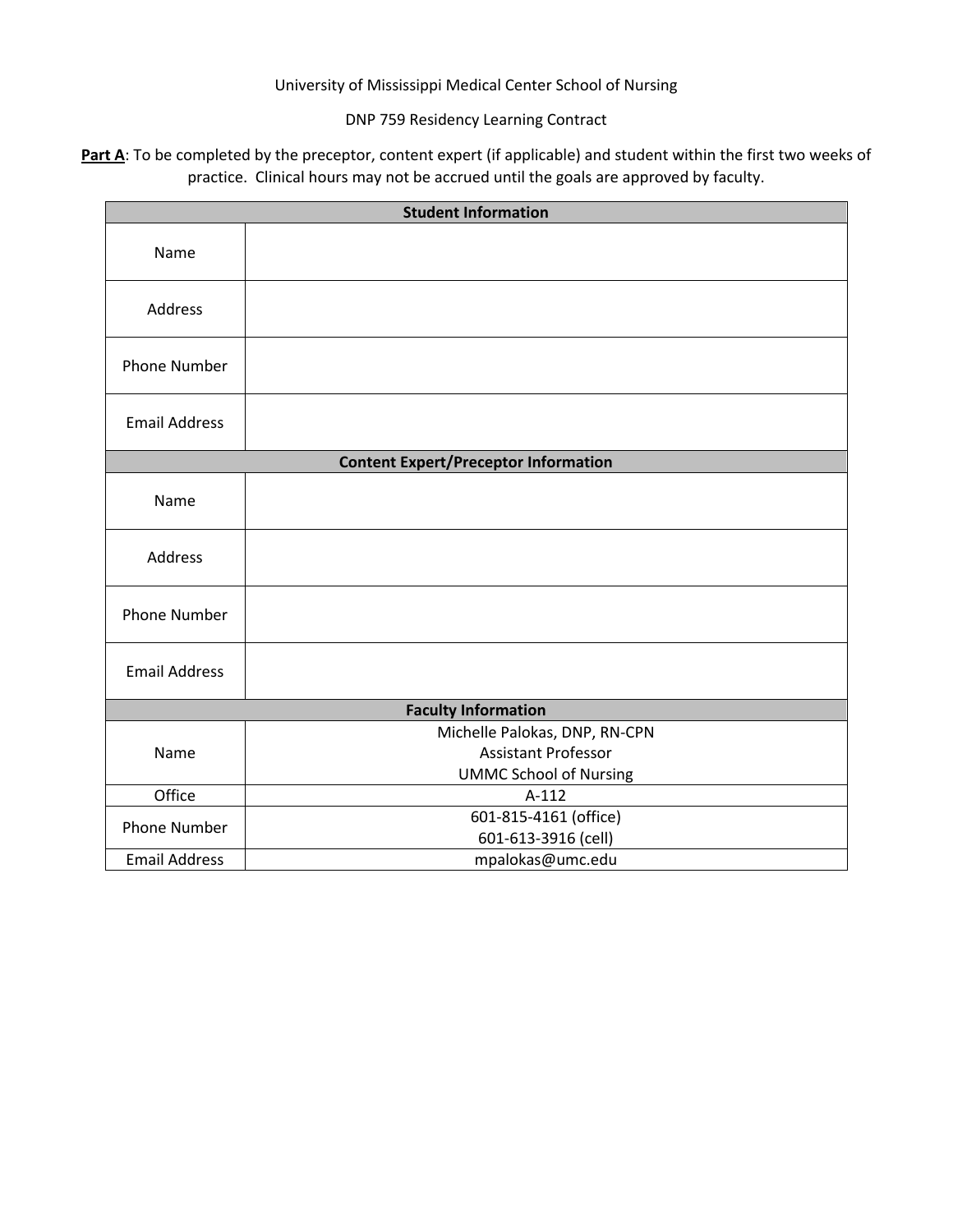### **Goals for this Semester (minimum of three) in Measurable Terms**

| 1.                                                                            |
|-------------------------------------------------------------------------------|
| 2.                                                                            |
| 3.                                                                            |
|                                                                               |
| Learning Activities or Resources Students Will Use to Achieve the Above Goals |
| 1.                                                                            |
| 2.                                                                            |
|                                                                               |
| 3.                                                                            |
| <b>Title of Project for this Semester</b>                                     |
|                                                                               |

\_\_\_\_\_\_\_\_\_\_\_\_\_\_\_\_\_\_\_\_\_\_\_\_\_\_\_\_\_\_\_\_\_\_\_\_\_\_\_\_\_\_\_\_\_\_\_\_\_\_\_\_\_\_\_\_\_\_\_\_\_\_\_\_\_\_\_\_\_\_\_\_\_\_\_\_\_\_\_\_\_\_\_\_\_

\_\_\_\_\_\_\_\_\_\_\_\_\_\_\_\_\_\_\_\_\_\_\_\_\_\_\_\_\_\_\_\_\_\_\_\_\_\_\_\_\_\_\_\_\_\_\_\_\_\_\_\_\_\_\_\_\_\_\_\_\_\_\_\_\_\_\_\_\_\_\_\_\_\_\_\_\_\_\_\_\_\_\_\_\_

\_\_\_\_\_\_\_\_\_\_\_\_\_\_\_\_\_\_\_\_\_\_\_\_\_\_\_\_\_\_\_\_\_\_\_\_\_\_\_\_\_\_\_\_\_\_\_\_\_\_\_\_\_\_\_\_\_\_\_\_\_\_\_\_\_\_\_\_\_\_\_\_\_\_\_\_\_\_\_\_\_\_\_\_\_

### **Student's Responsibilities for the Project**

1.

2.

3.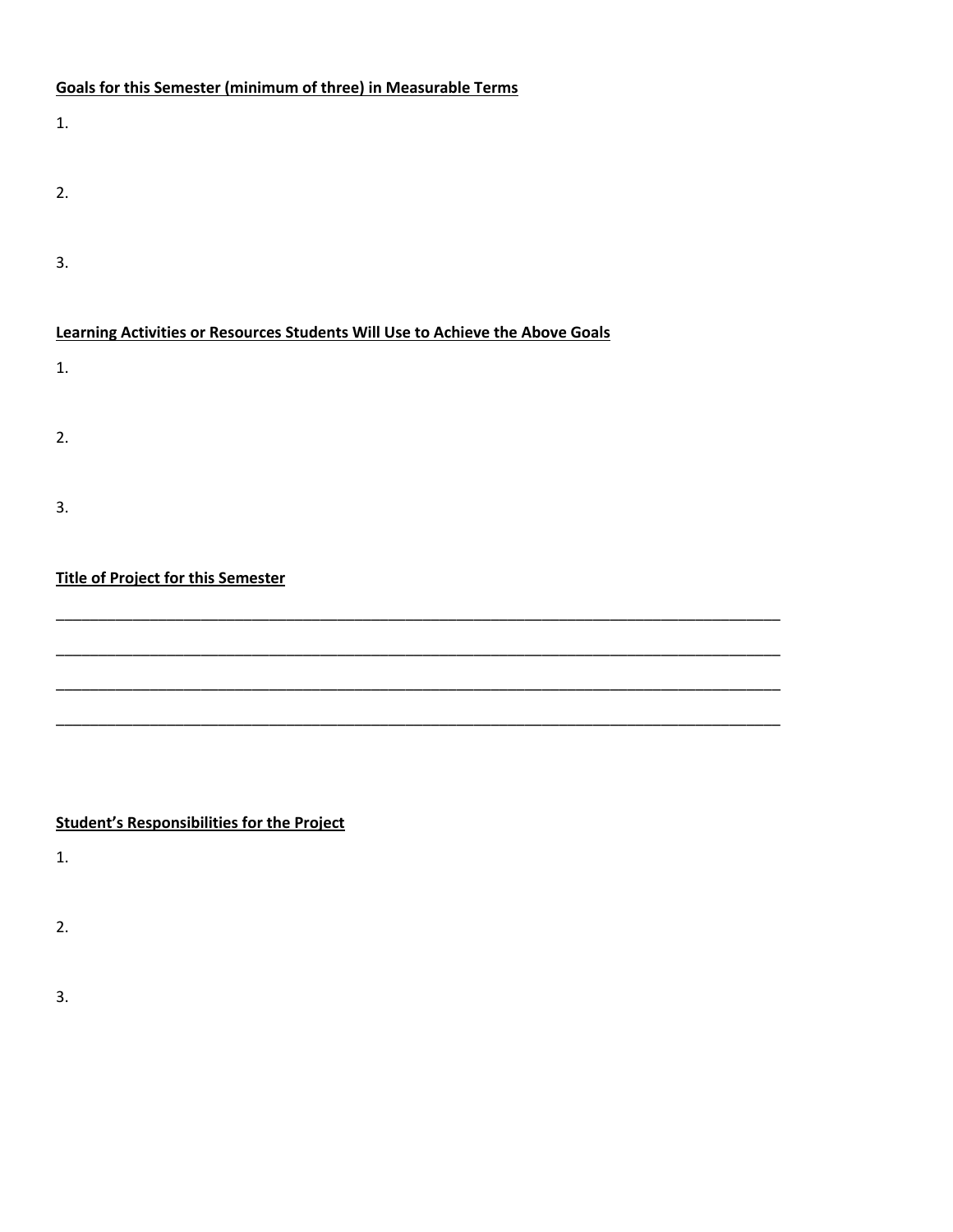#### **Preceptor's/Content Expert's Responsibilities for the Project**

| 1.                                     |  |  |  |  |
|----------------------------------------|--|--|--|--|
|                                        |  |  |  |  |
| 2.                                     |  |  |  |  |
|                                        |  |  |  |  |
|                                        |  |  |  |  |
| 3.                                     |  |  |  |  |
|                                        |  |  |  |  |
|                                        |  |  |  |  |
|                                        |  |  |  |  |
|                                        |  |  |  |  |
| <b>Agreement on Goals and Project</b>  |  |  |  |  |
|                                        |  |  |  |  |
| <b>Student Signature:</b>              |  |  |  |  |
| Date:                                  |  |  |  |  |
|                                        |  |  |  |  |
|                                        |  |  |  |  |
| Content Expert/Preceptor Signature(s): |  |  |  |  |
| Date:                                  |  |  |  |  |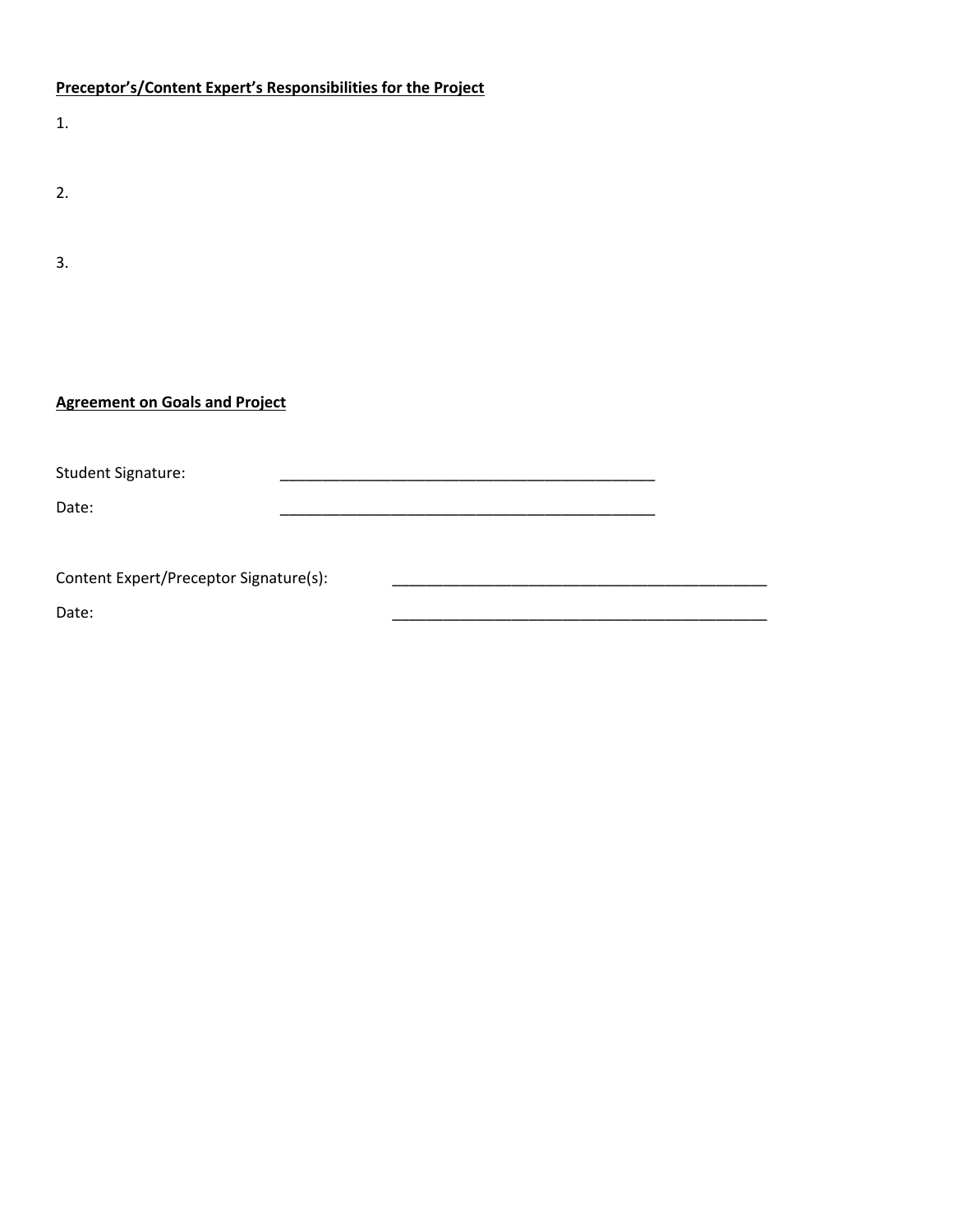#### University of Mississippi Medical Center School of Nursing

#### DNP 759 Residency Learning Contract

Part B: To be completed by the preceptor, content expert (if applicable) and student at the end of the semester. Student will need to provide final copies to faculty one week before grades are due.

#### **Student's Self-Evaluation (Provide information regarding progress towards goals and project work.):**

#### **Preceptor's/Content Expert's Summary Comments:**

#### **Preceptor's/Content Expert's Grade Assignment (Please circle one):**

P= PASS

F= FAIL

| <b>Student Signature:</b>              |  |  |
|----------------------------------------|--|--|
|                                        |  |  |
| Date:                                  |  |  |
|                                        |  |  |
| Content Expert/Preceptor Signature(s): |  |  |
| Date:                                  |  |  |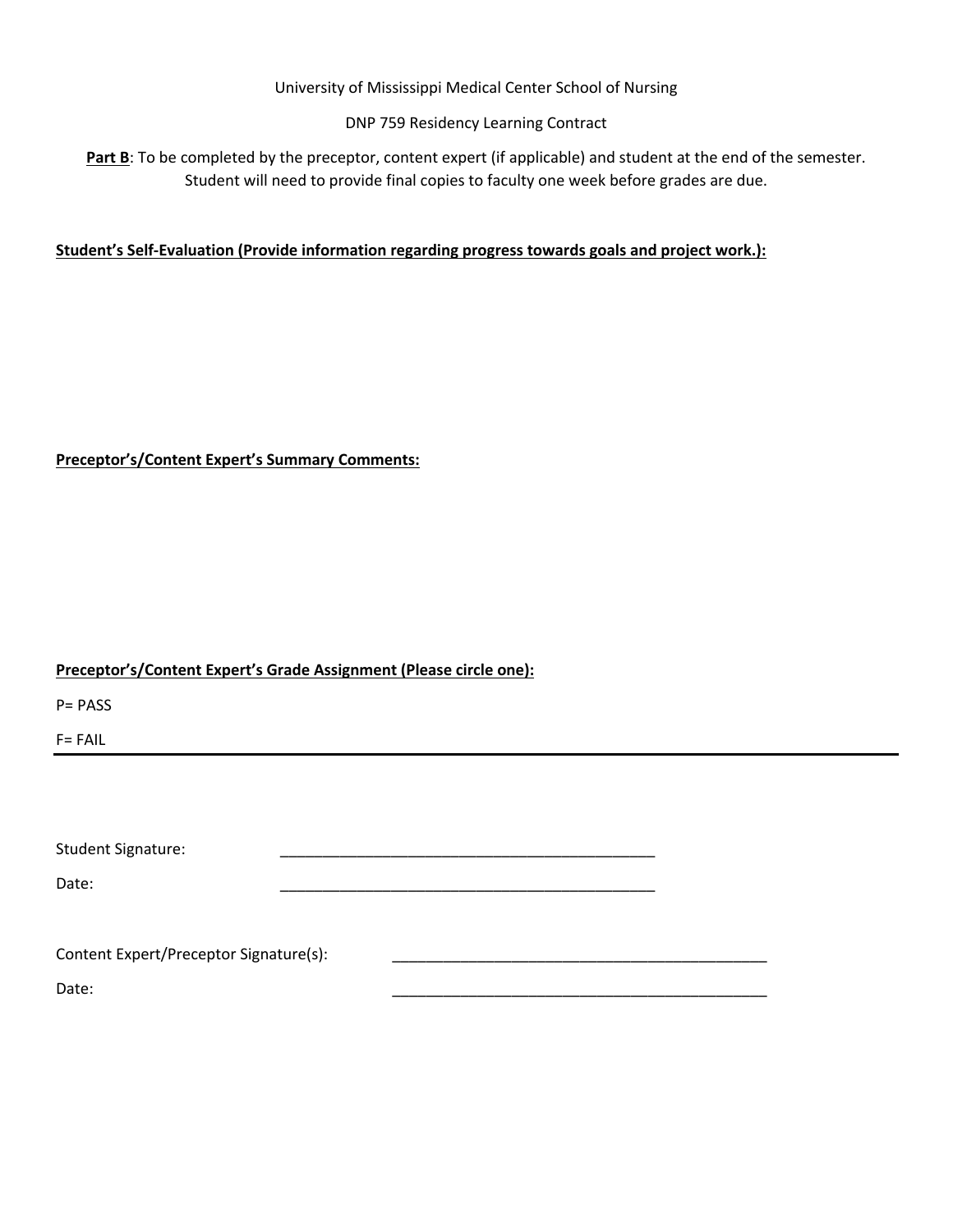#### THE UNIVERSITY OF MISSISSIPPI MEDICAL CENTER SCHOOL OF NURSING

| <b>COURSE NUMBER:</b>                     | <b>DNP 759</b>                                                                                                                  |
|-------------------------------------------|---------------------------------------------------------------------------------------------------------------------------------|
| <b>COURSE TITLE:</b>                      | Residency in the Doctor of Nursing Practice Role                                                                                |
| <b>PLACEMENT IN</b><br><b>CURRICULUM:</b> | Summer, Fall, and Spring Semesters                                                                                              |
| <b>CREDIT HOURS:</b>                      | 1-7 Credit hours<br>1 Credit hour residency $= 75$ clinical hours                                                               |
| PRE OR CO-REQUISITE<br><b>COURSES:</b>    | As determined by Faculty Advisor                                                                                                |
| <b>FACULTY:</b>                           | Michelle Palokas, DNP, RN, CPN<br>Office: A112<br>Phone: 601-815-4161 (office); 601-613-3916 (cell)<br>E-Mail: mpalokas@umc.edu |

#### **COURSE DESCRIPTION:**

The purpose of the residency is to provide structured clinical (field) experiences functioning as a DNP. The student will have an opportunity to apply the theories, principles and techniques learned in the didactic portion of the DNP program in a selected health system setting under the guidance of a clinical mentor and a faculty advisor. The residency allows the student to integrate advanced nursing practice, leadership and scholarship domains of the DNP role for the improvement of programs and systems of healthcare. The residency experience provides the student with a foundation to practice at the highest level of nursing practice.

#### **COURSE OBJECTIVES:**

Upon completion of the residency hours, the student will meet individually-determined objectives established by the DNP student, faculty advisor, and preceptor.